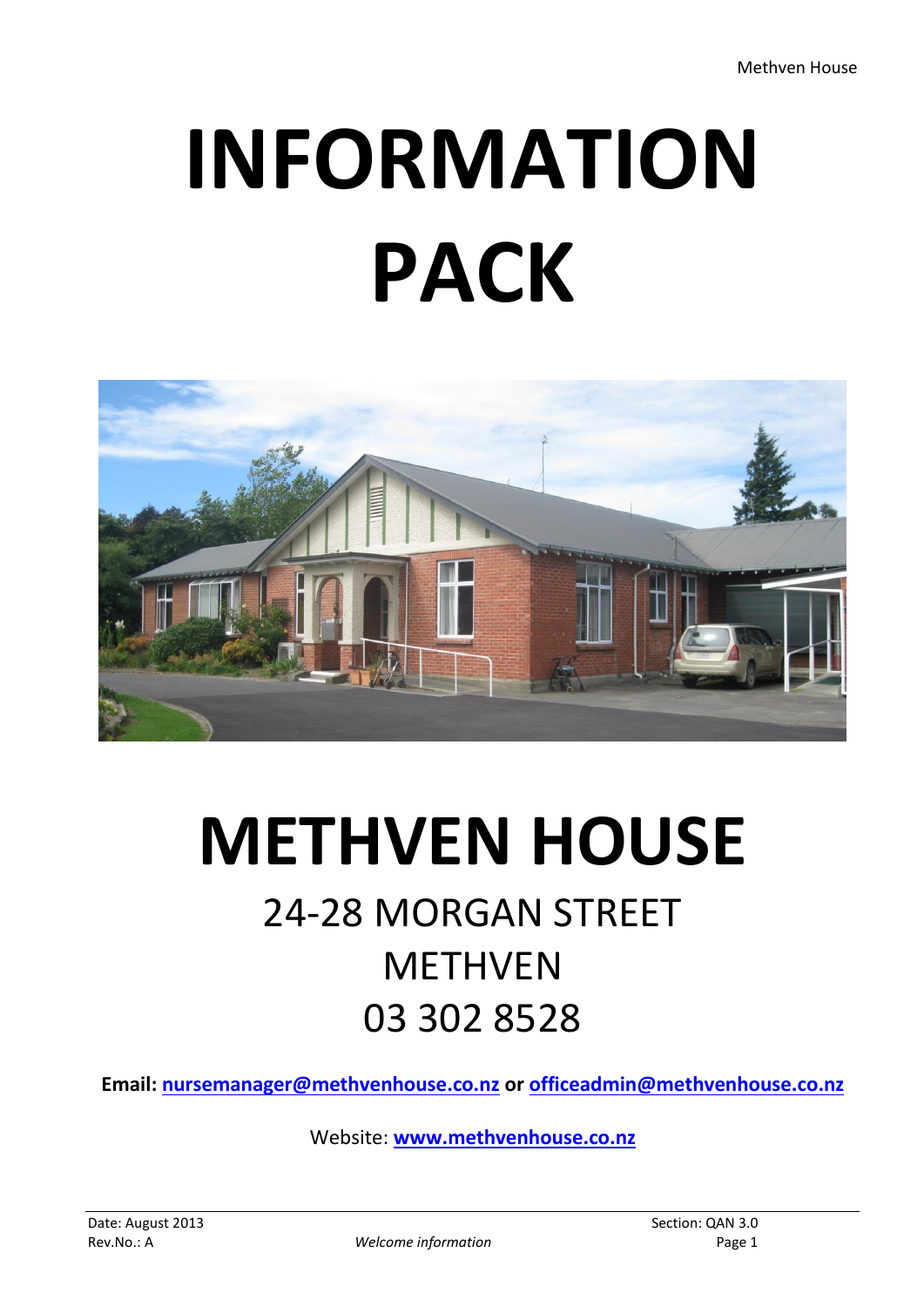# **MISSION STATEMENT**

To provide a home for the aged, embracing the needs of all, irrespective of culture, race or creed.

# **PHILOSOPHY**

We at Methven House will endeavour through education and commitment, to provide a safe, warm, caring and compassionate environment for our residents and all in our community.

We will encourage them to maintain independence, and involvement with family/whanau, friends, church and other relevant groups.

We promote awareness of individual cultural, spiritual and health needs.

This is a residential care facility. The facility is converted for the care of the elderly and is certified by the Ministry of Health to accommodate residents who need this specific level of care.

This facility is licensed and staffed to provide care to the residents assessed as needing this level of care.

In the case of an illness, we will seek assistance and advice from a Doctor. If that illness is beyond our capabilities and facilities then we will discuss with you and your relatives about making alternative arrangements appropriate to your needs. It is your responsibility to inform Management fully regarding relevant medical history and current health status. You are encouraged to care for your own health and wellbeing as much as possible

We strive for this to be a safe facility in which residents can feel secure.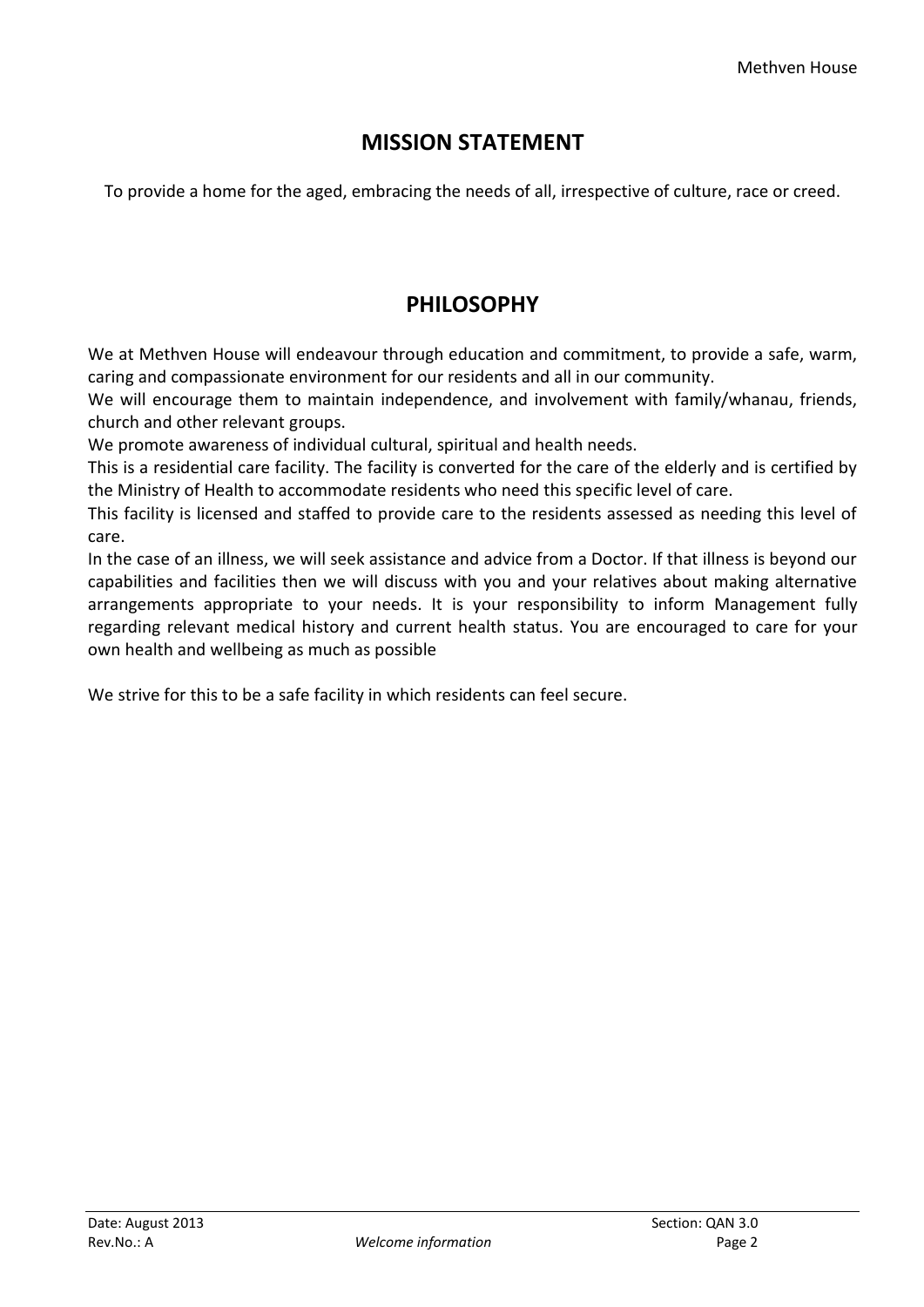# **HISTORY**

In 1968, when Methven Cottage Hospital was closed by the Ashburton Hospital Board, a group of enthusiastic locals saw an opportunity to establish a Rest Home for the elderly on the disused site. A very well attended public meeting saw the election of a committee led by Gordon Lill and Dolce Watson. After many meetings with the Ashburton Hospital Board and the Ministry of Health and a vigorous fund-raising project, the Methven Aged Person's Welfare Association Inc. (MAPWAI) was formed. The Constitution of the Association was prepared and adopted in 1974, and the site became the property of the residents of Methven and surrounding districts as the constitution confirms. The purchase of the building and site on the corner of Morgan and Alington Sts was possible due to a generous donation from Jean Wightman who farmed at Highbank. Other fundraising from throughout the district raised the funds for the conversion to a rest home. The official opening of Methven House took place on 3 April 1977.

Methven House is unique in Mid-Canterbury as it is operated by Methven Aged Person's Welfare Association Inc. (a registered charity) on behalf of the people of the surrounding area. The association and Methven House are administered by Management Committee made up of appointed and elected members. Day to day management is carried out by Elisabeth Heybrook – Nurse Manager. The staff of ? is made up of registered and enrolled nurses, caregivers, domestic staff, an activities co-ordinator and an office administrator.

Today Methven House is a home with character, large airy rooms and spacious grounds where residents are encouraged to put their personal touch on their rooms to really make it 'home' for them.

Community input into Methven House is substantial with various groups visiting regularly and residents are encouraged to continue their interests they were involved with prior to entering the home as well as participate in activities organised by staff.

The Rest Home caters for twelve residents, either private paying or subsidised care. The adjoining four flats, are occupied on 'rental only' basis or as a serviced unit with all care and meals provided.

Methven House also run Meals on Wheels for the wider community with help from volunteers.

With its quiet country atmosphere and small size, Methven House is an ideal place for those who desire privacy and individual care of a very high standard.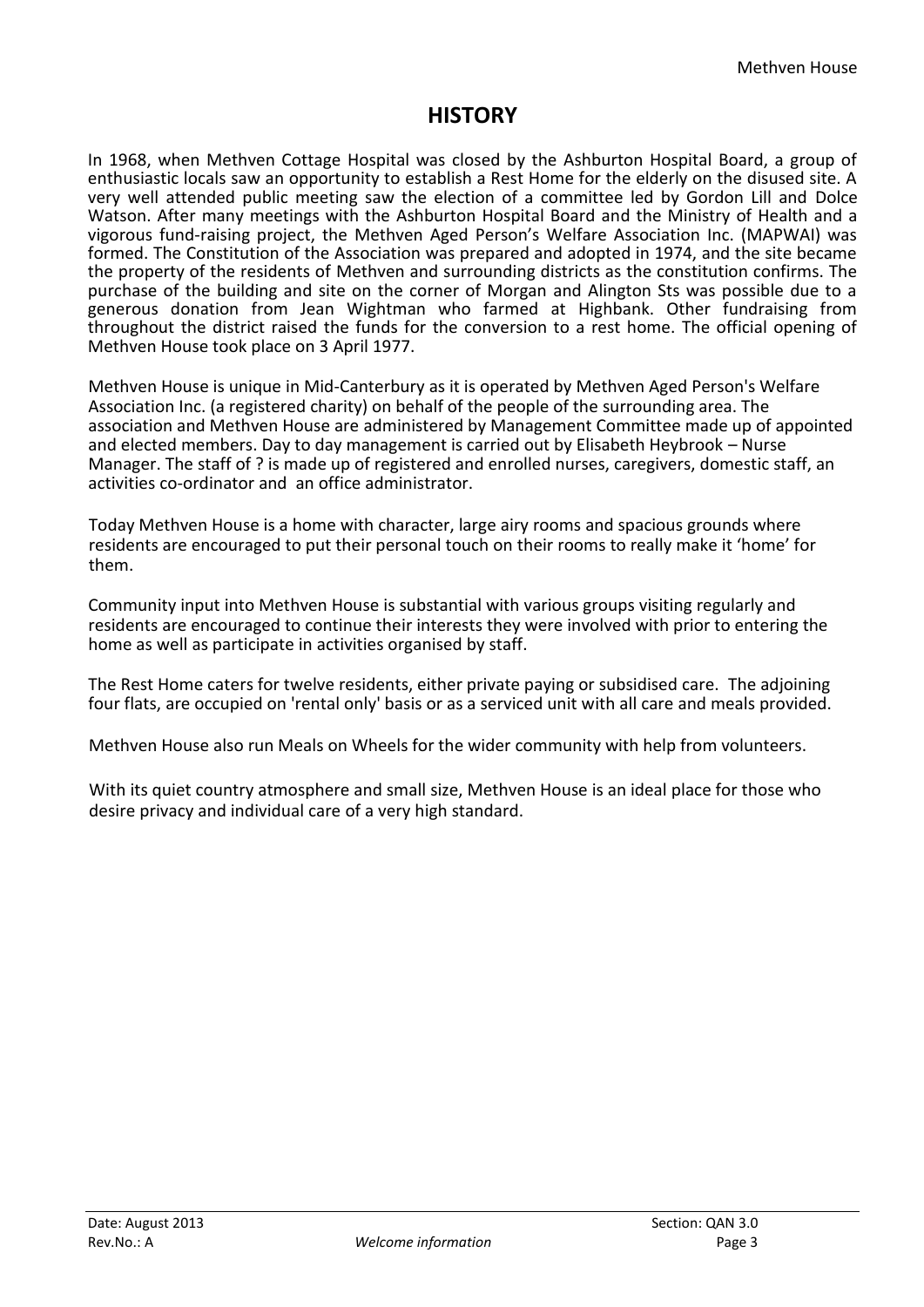# **METHVEN HOUSE STRUCTURE**

| <b>Management Committee</b>                                                                                          |                                                                                                                                                                                      |                                                |                                                                                      |  |
|----------------------------------------------------------------------------------------------------------------------|--------------------------------------------------------------------------------------------------------------------------------------------------------------------------------------|------------------------------------------------|--------------------------------------------------------------------------------------|--|
| Chairperson<br>Secretary &<br>Treasurer<br>Vice Chairperson<br><b>Furnishing Convenor</b><br><b>Grounds Convenor</b> | Colin Lill<br><b>Cathie Connew</b><br>Sue Jackson<br><b>Shirley Lucas</b><br><b>Richard Lilley</b>                                                                                   | <b>Committee Members:</b>                      | Derek Glass<br>Sue Bell<br><b>Morris Molloy</b><br>Joan McKay<br><b>Myles Connew</b> |  |
| Nurse Manager                                                                                                        | Elisabeth Heybrook                                                                                                                                                                   |                                                |                                                                                      |  |
| <b>Morris Molloy</b><br>Cathie Connew<br>Colin Lill<br><b>Derek Glass</b>                                            | <b>Strategic Planning Committee</b>                                                                                                                                                  | <b>Cathie Connew</b><br>Colin Lill<br>Sue Bell | <b>Human Resources Sub Committee</b>                                                 |  |
| Elisabeth Heybrook                                                                                                   |                                                                                                                                                                                      | Sue Jackson<br>Sue Bell                        | <b>Nurse Manager Support Group</b>                                                   |  |
| Staff:                                                                                                               |                                                                                                                                                                                      |                                                |                                                                                      |  |
| Nurse Manager:                                                                                                       | Elisabeth Heybrook - Registered Nurse                                                                                                                                                |                                                |                                                                                      |  |
| Care Givers:                                                                                                         | Jenny Gilchrist - Registered Nurse<br>Shirley Frost - Enrolled Nurse<br><b>Heather Shearer</b><br>Janis Tate<br>Helena Edy<br>Anne Goodwin<br><b>Barbara Stowell</b><br>Sara Manning | On Call Nurses:                                | Mary McGettigan<br><b>Hilary Turnbull</b>                                            |  |
| <b>Domestic Carers:</b>                                                                                              | <b>Teresa Cavill</b><br>Lynda Auld                                                                                                                                                   | Grounds:                                       | <b>Huntley Gray</b>                                                                  |  |
| Night Shift:                                                                                                         | Melva Middleton<br>Eveline Muldoon                                                                                                                                                   | On Maternity Leave:                            | Barbara Pomana                                                                       |  |
| Activities:                                                                                                          | Susan Lumsden                                                                                                                                                                        |                                                |                                                                                      |  |
| <b>Office Administrator:</b>                                                                                         | Judy Dixon - Reports to Treasurer                                                                                                                                                    |                                                |                                                                                      |  |
| Date: August 2013                                                                                                    |                                                                                                                                                                                      |                                                | Section: QAN 3.0                                                                     |  |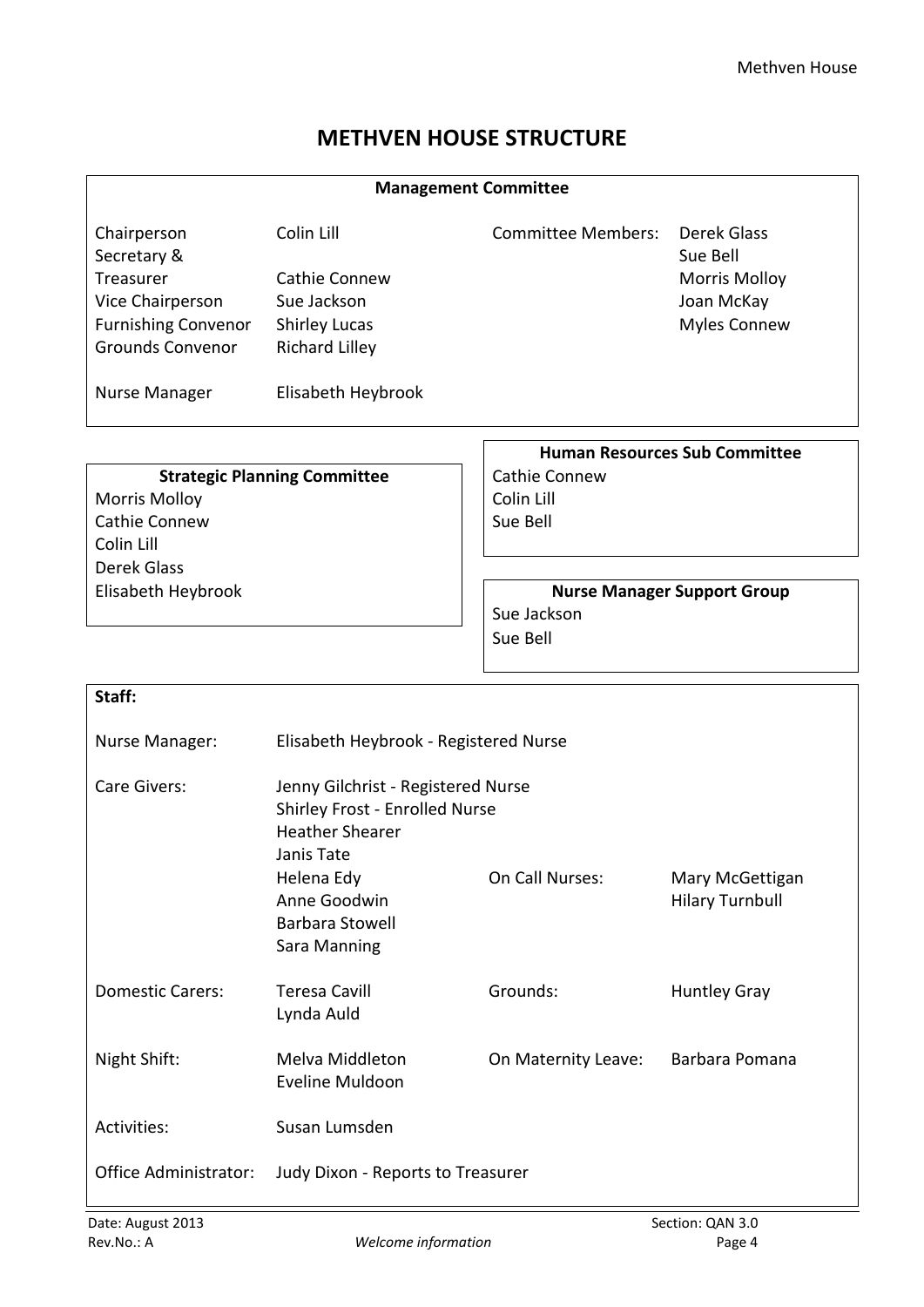# **WHO ARE ELIGIBLE FOR ADMISSION**

All prospective residents need to be assessed prior to admission by the Clinical Assessment & Service Coordination team.

We are contracted to admit rest home level of care. Higher levels of care require hospital care or specialised dementia care which Methven House is not able to provide.

We accept private paying residents and have a contract with the Ministry of Health for subsidised residents. We also have a contract for Respite and Carer Support Services.

If the applicant meets the above criteria, (subject to availability) arrangements can be made for their admission to our facility.

#### **Refusing entry**

If at any time the nurse manager/registered nurse feels that an applicant or existing resident is not suitable, family and referral agency will be officially informed with reasons stated and we will do our best to offer an alternative.

#### **Reasons for refusal can be if:**

- we can not cater for the care level that the applicant is assessed for.
- the applicant has serious psychiatric problems.
- the applicant requires 24 hour registered nursing care.
- the applicant requires the aid of 2 nursing staff at all times to meet daily needs.
- the applicant shows behaviour that could disrupt the other residents.

# **LEVEL OF CARE**

The rest home is certified and staffed appropriately as per legislation and good practice guidelines as a Home for people suffering from aged related problems and is not a hospital.

In the case of acute illness while living here, we seek advice and consulate our General Practitioners. If the illness is beyond our capabilities and facilities then we will discuss with the resident, family and GP about making alternative arrangements for care. If at all possible when a illness is terminal and the resident and their family/whanau wish for their family member to remain at Methven House, we will endeavor to keep them with us. This may require a higher staffing level for a short period but we will at all times endeavor to reach a high level of care and reach a compromise with families regarding the care.

# **THE RESIDENT'S REPRESENTATIVE**

We care for people who sometimes are not capable of organising their own affairs and require another person to do this on their behalf. In respect of the Resident's financial affairs, this person may be a Property Manager or Enduring Power of Attorney holder. If the Resident does not have a Property Manager or Enduring Power of Attorney we require that an application appointing a Property Manager for the Resident be made as a matter of urgency.

If the resident does not have an agent or relatives to appoint one, management in conjunction with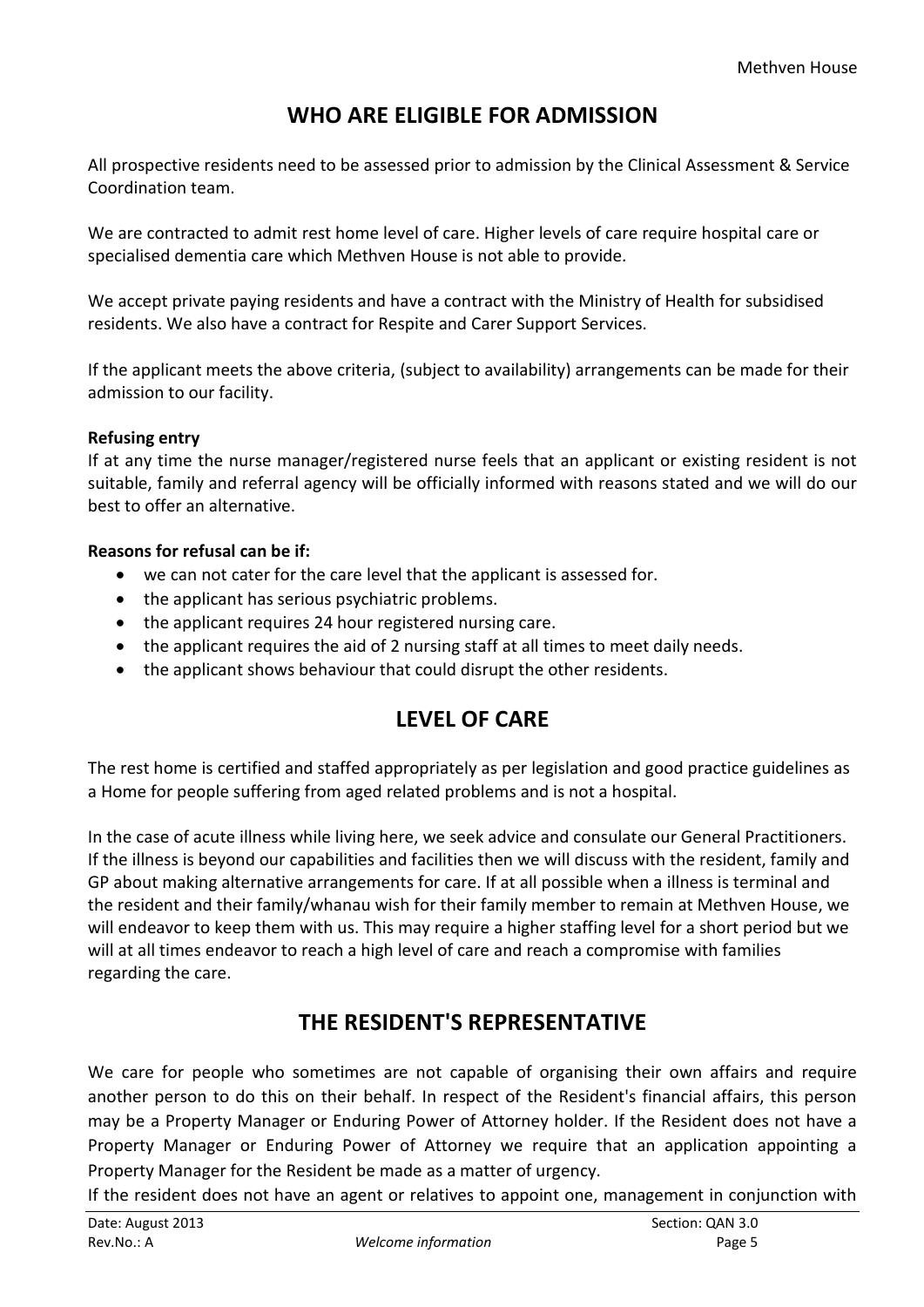the social worker, will help and advise the resident to appoint an agent either from Aged Concern, Public Trust, solicitor, local minister etc. as soon as possible after admission. If money is necessary before an agent is found invoices will be kept to hand over after agent is appointed.

# **MEDICAL SERVICES**

We have a number of external health professionals that visit either regularly or as required. The key providers for this facility are:

#### **General Practitioners:**

General Practitioners from the Methven Medical Centre are Dr John McGettigan, Dr Gayle O'Duffy and Dr Steve Bannister.

Our General Practitioner visits regularly and, if the GP approves, you will be seen at least every three months but more often when required, these costs are included in the fee.

Should urgent medical attention be required at night or during the weekend, then the on call doctor from House Call Services will attend.

If relatives wish to discuss regarding the care of their family member please arrange an appointment through the registered nurse or manager.

Residents may continue care with their existing GP, however this would be at their own expense.

**Physiotherapy:**

Contact Physiotherapy operates from the Methven Medical Centre building in The Square. Transport can be provided for prescribed physiotherapy. Treatment will be a resident's expense. Kirsten Gunn 308 3004

**Podiatrist:**

Is available at the Medical Centre on the last Friday of the month, approx. \$60. Contact Adele Bradley 3084834 for an appointment.

**Dentist:**

Private arrangements must be made with dentists in Methven or Ashburton

**Dietitian:**

We have a contracted Registered Dietitian to assist our needs via Ashburton Hospital

- **Optician:** Arrangements can be made through the Nurse Manager
- **Assessment, Treatment & Rehabilitation Services (AT&R):** Available through the GP and Ashburton Hospital

#### **Community Resources:**

The following Community support groups are available and may be of interest to you. Please contact them yourselves or see the staff if you would like help to be put in touch with any of them.

- Methven Aged Persons Welfare Association owners of Methven House see the office administrator for information.
- Friends of Methven House Mrs Pat Inch 302 8509
- Friendship Club Mrs Dolce Lyttle 302 8574
- Senior Net Mrs Colleen Gorman 302 8988 or Mrs Anne Ridge
- Alzheimer's Society
- Aged Concern
- Clergy David Vaughan Presbyterian 302 8151

Rev.No.: A *Welcome information* Page 6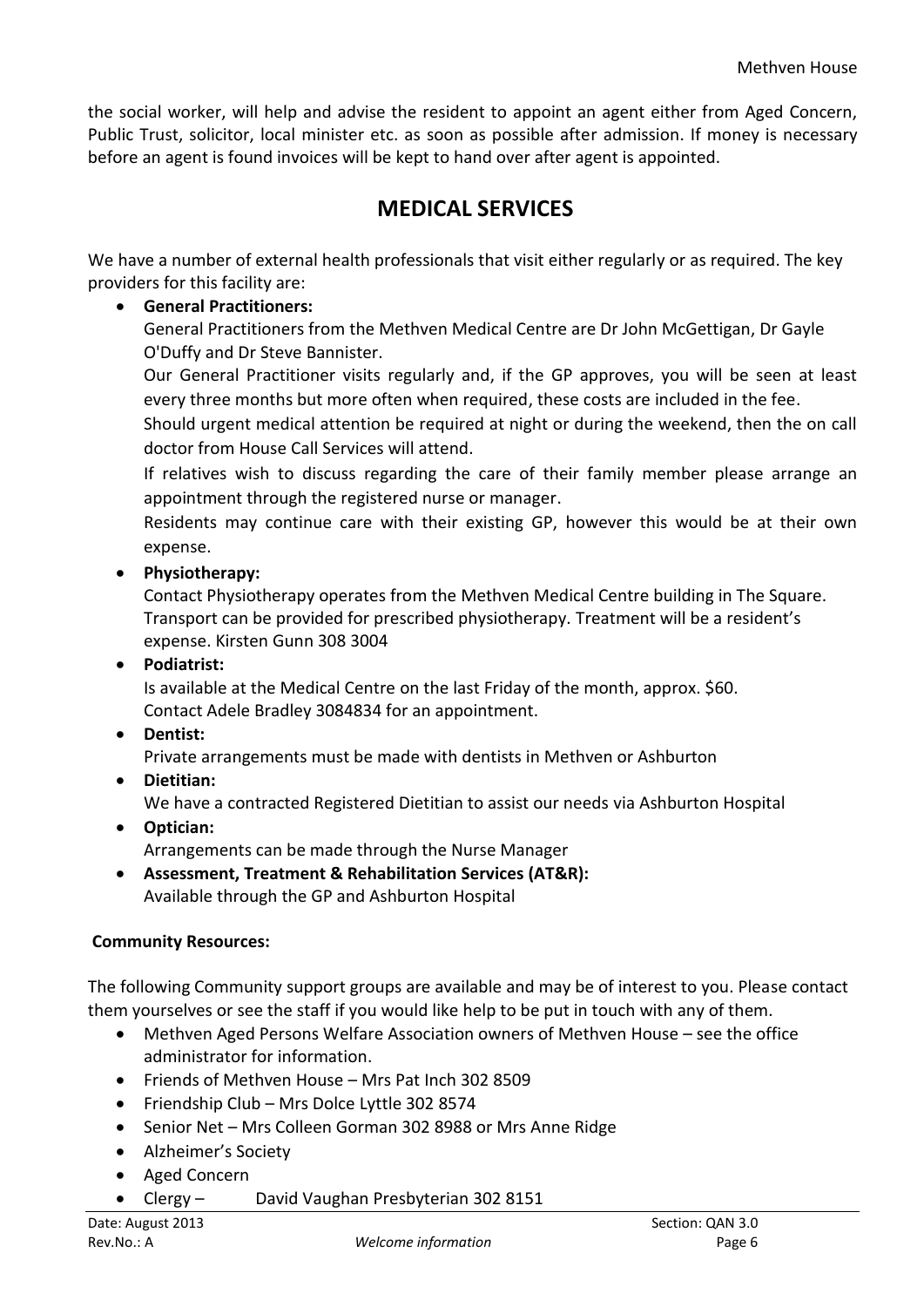Mike Keith Anglican 302 8254 Father Pat Kennedy Catholic 302 8258 Mark & Lydia Taylor Elim 302 9698

#### **Specialist Appointments**

On occasion it may be necessary for the Resident to attend specialist, x-ray, medical centre, dentist, hospital and other appointments.

We encourage families to continue to take their relatives to these appointments as it is important that your loved one has company while waiting for their appointment. However, if Methven House can undertake this at additional cost.

#### **Nurses**

The nursing care is overseen by our Registered Nurses who are qualified and have extensive experience. They co ordinate the holistic care of the resident between all parties.

#### **Medication**

It is our policy at Methven House that we dispense all medication to our clients and follow in-house procedures for this. Medication is packed in blister packs. Self-medication maybe possible after assessment by an RN and discussion.

Usual medications times are:

0700, 1200, 1730 and 2100hrs.

#### **Access to Assessment and Rehabilitation**

With referral from the General Practitioner you may be referred to the CASC for reassessment or the AT & R unit for rehabilitation and intense physiotherapy at any time. Please discuss this issue with the Nurse Manager and she will arrange this.

#### **Social Workers**

Should any resident require the services of a social worker, this can be arranged.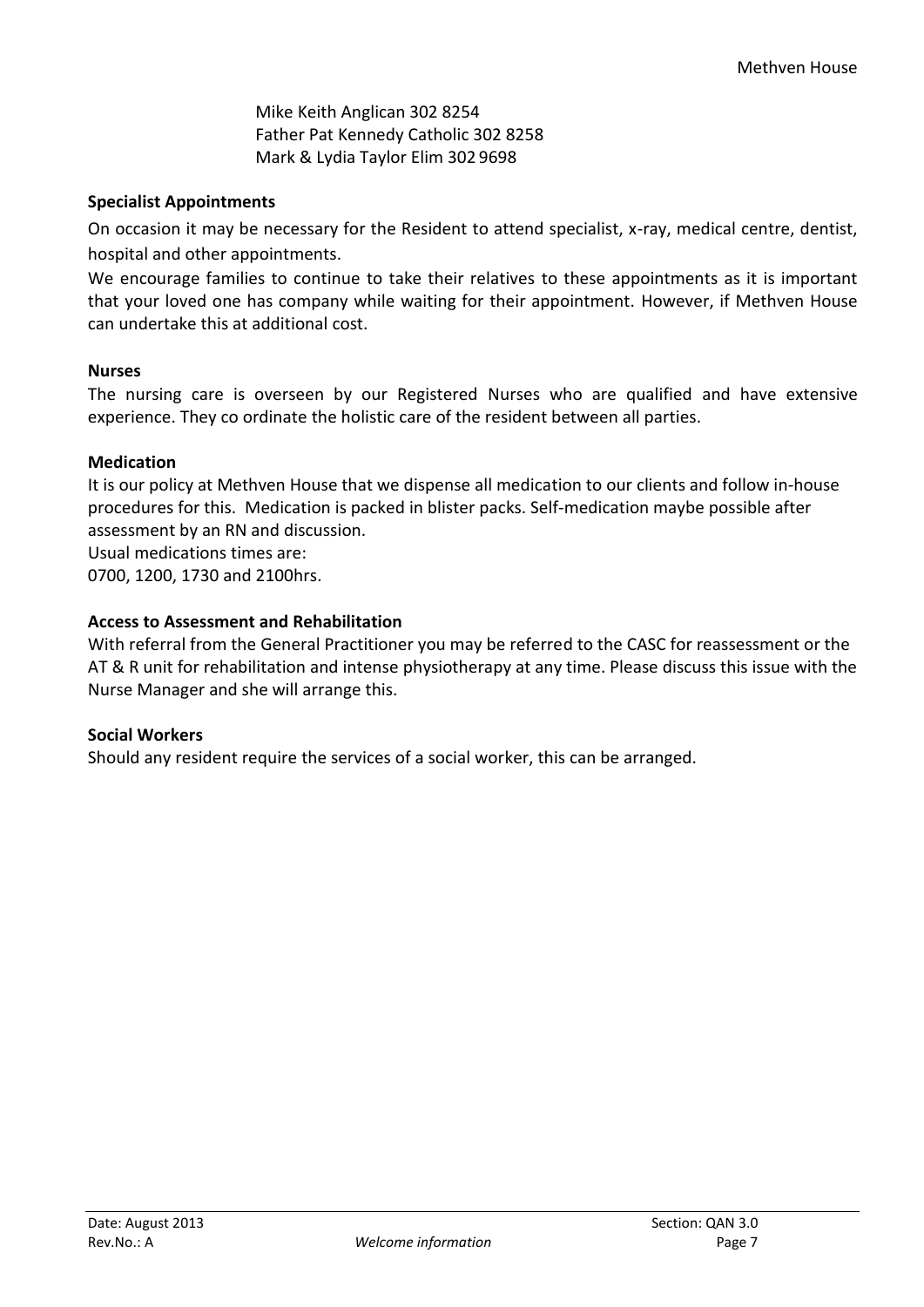# **GENERAL INFORMATION**

#### **Settling in Period**

New residents can have a one month assessment period to ensure suitable placement. If in our opinion the Resident is not happy or suitably placed, then we will discuss alternative arrangements with the Resident's and their representative**.**

#### **Visiting hours**

We encourage family and friends to visit as often as possible and we have no set visiting hours but ask visitors to be aware of other residents when visiting. If possible, refrain from visiting during the early morning hours (before 10) to allow staff to provide personal cares, or late at night which can disturb other residents.

Under normal circumstances we advise visiting between 10.00 am and 19.30 pm if possible. Dinner is served at 12 noon and tea is served at 5.15pm.

**Additional Services (**see later in this information for more specific details.)

From time to time we arrange additional services for the Resident, such as hair dressing, podiatry and outings. Where the cost of these additional services is not included in the fee it shall be met by the Resident directly. An indemnity will need to be signed for the Resident to participate in outings.

#### **Resident Meetings**

We encourage all residents to participate in these meetings and have their say regarding facility matters. The meetings will be announced and minutes of these meetings displayed on the residents information board.

#### **Quality Assurance**

We have an on going Quality Assurance Programme to ensure we maintain the highest standard of care possible. If you have any suggestion or comments you wish to make about our service, please let us know

#### **Management**

This facility is owned by Methven Aged Persons Welfare Association Nurse Manager is Elisabeth Heybrook Office Administrator is Judy Dixon Committee Chairperson is Colin Lill Secretary & Treasurer is Cathie Connew

#### **Telephones**

Residents may receive phone calls on our Methven House number and be connected via a portable phone. If you wish to make a phone call we can assist with this connection. Most rooms have telephone points and clients are welcome to bring their own phones and retain their own number. In this situation, all telephone accounts will be the resident's responsibility.

#### **Television**

There is a television for general use in the lounge and dining room. Lounge television has freeview which enables extra channels.

TV points are available in bedrooms and again clients are welcome to bring in their own TV's. Freeview will be fitted into rooms if necessary by Methven House.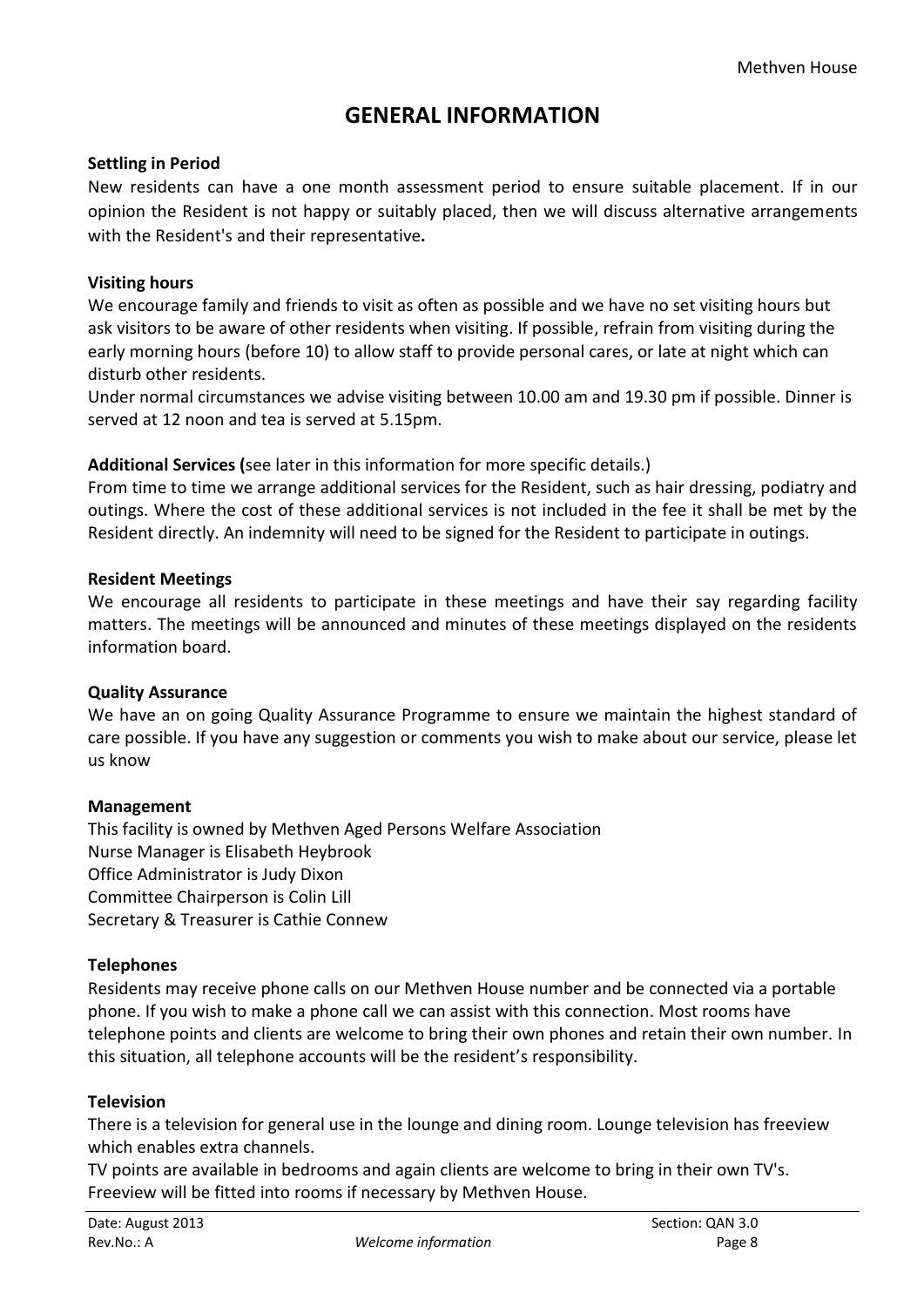#### **Staffing**

We provide for 24 hour staffing and there is a Registered Nurse on call for emergencies at all times. 24 hour medical care is also provided as required.

Caregivers have been chosen not only for their professionalism and clinical expertise but also their approach to the residents. All caregivers are educated in-house with the Aged Care Education programme and regular In-service education is given using suitable speakers and external programmes.

#### **Mail**

Your mail will be delivered to you each day. Posting of mail can be done for you by leaving it in the Nurse Managers office. Incoming post is to: 'residents name', 24-28 Morgan Street, Methven 7730.

#### **Cultural Support Options**

We are able to provide information about cultural support groups should you require it. Please let the Manager know if written or spoken English is difficult for you so we can accommodate this when providing you with information. We may be able to bring in an interpreter or translator if a family member or friend is unavailable to assist.

#### **Spiritual Needs**

We will assist residents who wish to attend Church services. Bi-weekly church services are held Inhouse with all local denominations involved. Members of the Catholic Church will bring communion on a weekly basis when asked and the Priest will visit monthly.

#### **Security of Personal Possessions**

The management recommends that money is not left with residents. While we do not wish to take away the individuals independence and ability to deal with their money, we will not be responsible for any money that may go missing.

People with dementia or some level of memory loss often hide money in a "safe" place. If they forget where they put it then accusations of others of stealing this money can occur. The best way to avoid this is for residents not to have money.

Articles of value, such as jewellery should not be left with residents who may not be able to look after such items. We will not be responsible for any articles of value that go missing. Articles of value should be kept by family/whanau or the clients advocate.

The facility and its staff shall not be liable for any theft, loss or damage to the Resident's property. All items should be clearly labelled and all personal property must be insured by the resident.

#### **Insurance**

Whilst the provider will take care to protect your personal belongings, you need to discuss with your family/whanau or Enduring Power of Attorney whether you need to take out your own personal insurance particularly for items of significant value. There is no cover for personal belongings under the Methven House insurance policies.

#### **Privacy Protocol**

We are committed to ensuring that your privacy and dignity is maintained at all times whilst you are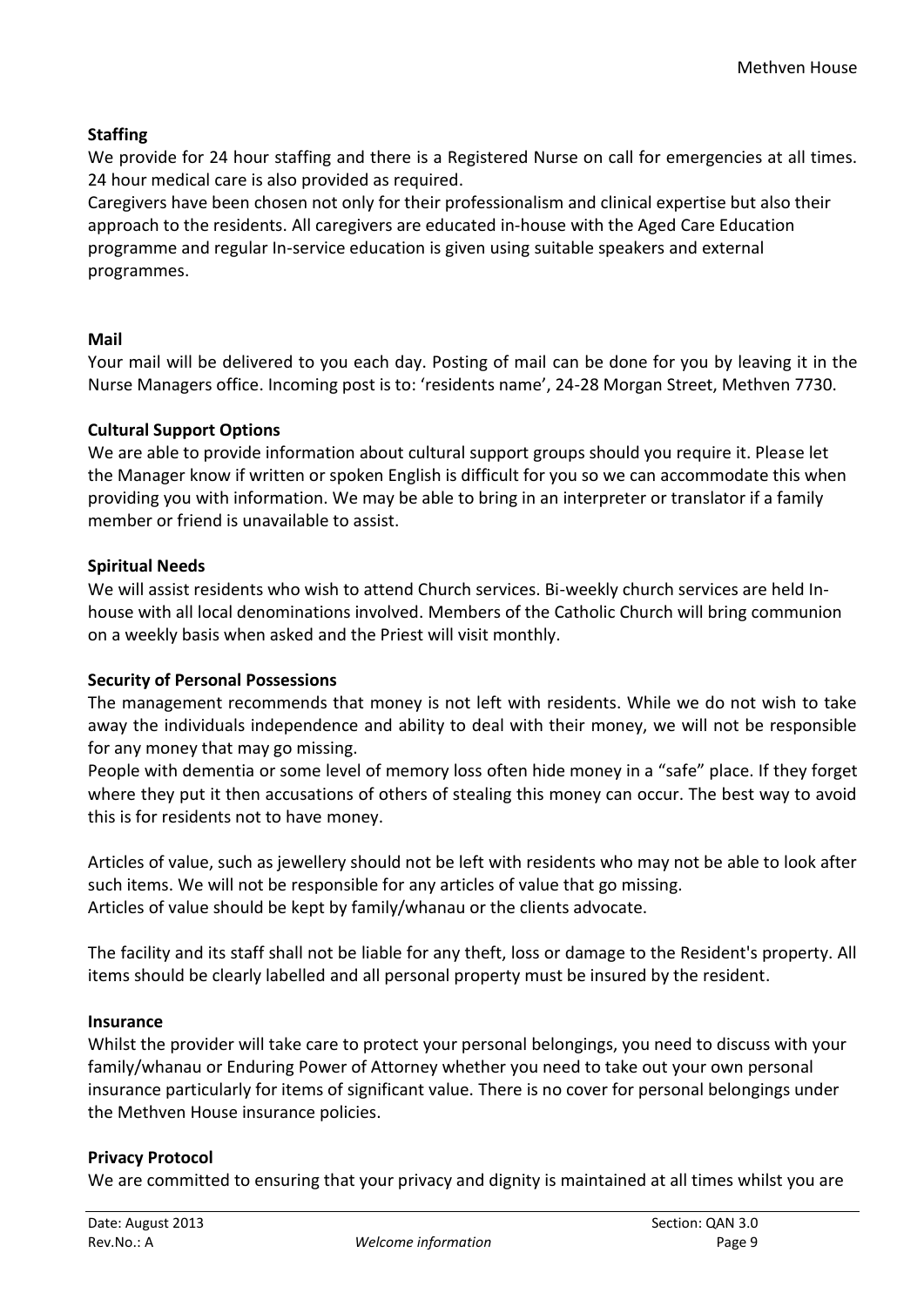in our care. We keep information about you on file but this is confidential only to the people responsible for your care.

#### **Voting and Jury Service**

You have the right to vote and participate in jury service should you be required. Our staff will assist you at these times to ensure you make informed choices.

#### **Residents Incidents and Accidents**

Residents and their families need to understand that ALL accidents and incidents involving them (including abuse) need to be documented so management can ensure that solutions are found and the situation does no arise again. Please use the Complaints Procedure available or feel free to talk about the issue with the Nurse Manager or a staff member you trust. Alternatively please contact either the Chairperson or the Secretary of the Management Committee.

#### **Laundry**

Methven House we launder all of our residents clothing on site as required. Whilst we take all due care and responsibility when laundering, you need to be aware that we cannot be held financially liable should clothing loss or damage occur. We ask that all clothing be clearly labeled with your name. If you have a family member who would be willing to hand wash woollen clothing we would be grateful. We ask that you arrange your own dry cleaning but staff are always there to assist if necessary.

#### **Recreational Activities Programme**

We believe that by keeping the mind and body active, a better quality of life is maintained. Entertainment, recreation and activities based on ability are facilitated for that purpose. A wide range of activities are provided.

Our Activities Coordinator works on average 8 (eight) hours per week and we have numerous volunteer groups who come in to entertain

Weather permitting, outings are organised to local shops, parks and attractions and small additional charge is involved for the hire of the minibus. For many residents we provide the opportunity to pick up on interests long forgotten but still enjoyable.

It is the choice of the client whether or not they participate in the activities.

Some of the activities:

| Bus trips                                           | Make up and nails |  |
|-----------------------------------------------------|-------------------|--|
| Carpet bowls                                        | Reading           |  |
| Housie                                              | Music and motion  |  |
| Community group visits involving children and music |                   |  |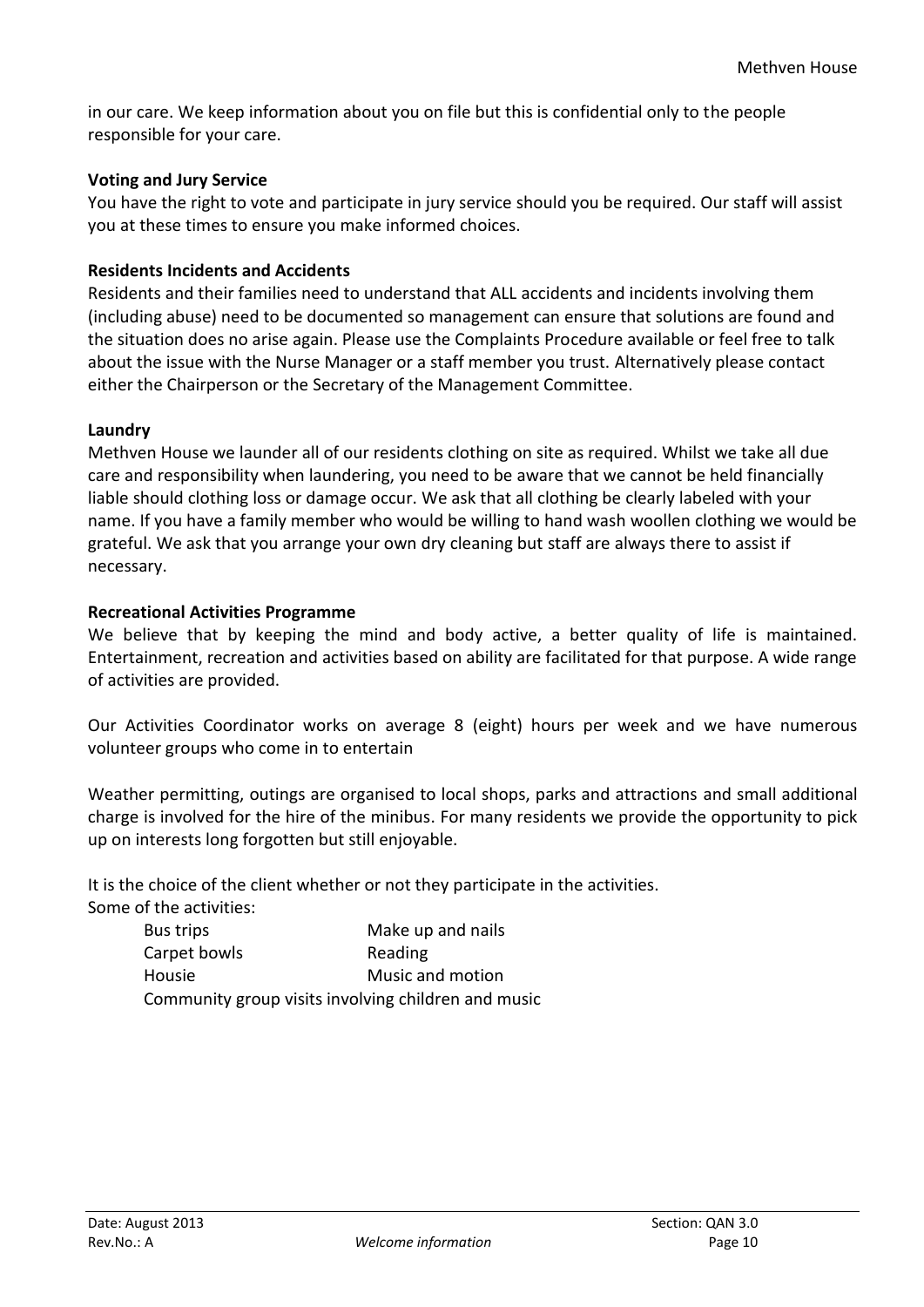# **DIETARY REQUIREMENTS**

The times given are approximate times and there is a level of flexibility to suit the resident's needs.

**Breakfast:** 7.00am to 8.15am - usually served in their bedroom. Breakfast is continental style to resident's choice.

**Morning tea**: 10.00 am- 10.30am - In the lounge room Hot drink and fresh baking.

**Dinner**: 12.00 midday - In the dining room. This is the main meal of the day. It includes a main, dessert and drink.

**Afternoon tea**: 3.00pm - In the lounge room Hot drink and fresh baking.

**Tea:** 5.15pm - In the dining room. A light meal consisting of a savoury dish or sandwiches with soup, fresh fruit, drink of choice.

**Supper:** 7.30pm Tea or coffee or Milo, which is served in their bedroom as desired.

Additional Drinks served at 11am and 4pm – cranberry juice or cordial.

Diabetic, weight reduction, low salt and high calcium diets are provided if required. Supplements are provided when prescribed by GP. Over the counter supplements are at the residents own expense. A dietician's professional opinion and input is sought were the need for special diets are identified. We try very hard to cater for all likes and dislikes.

We encourage residents to have input into menu choices and document likes and dislikes. For this reason and because we wish to optimise your health, we need to know if you have any particular dietary requirements. We will endeavour that choices reflect cultural values. If the food is not too your liking please communicate this to the staff in a respectful manner.

If you have been assessed as requiring special feeding equipment such as modified cutlery or drinking cups, please inform us as to what equipment you like to use.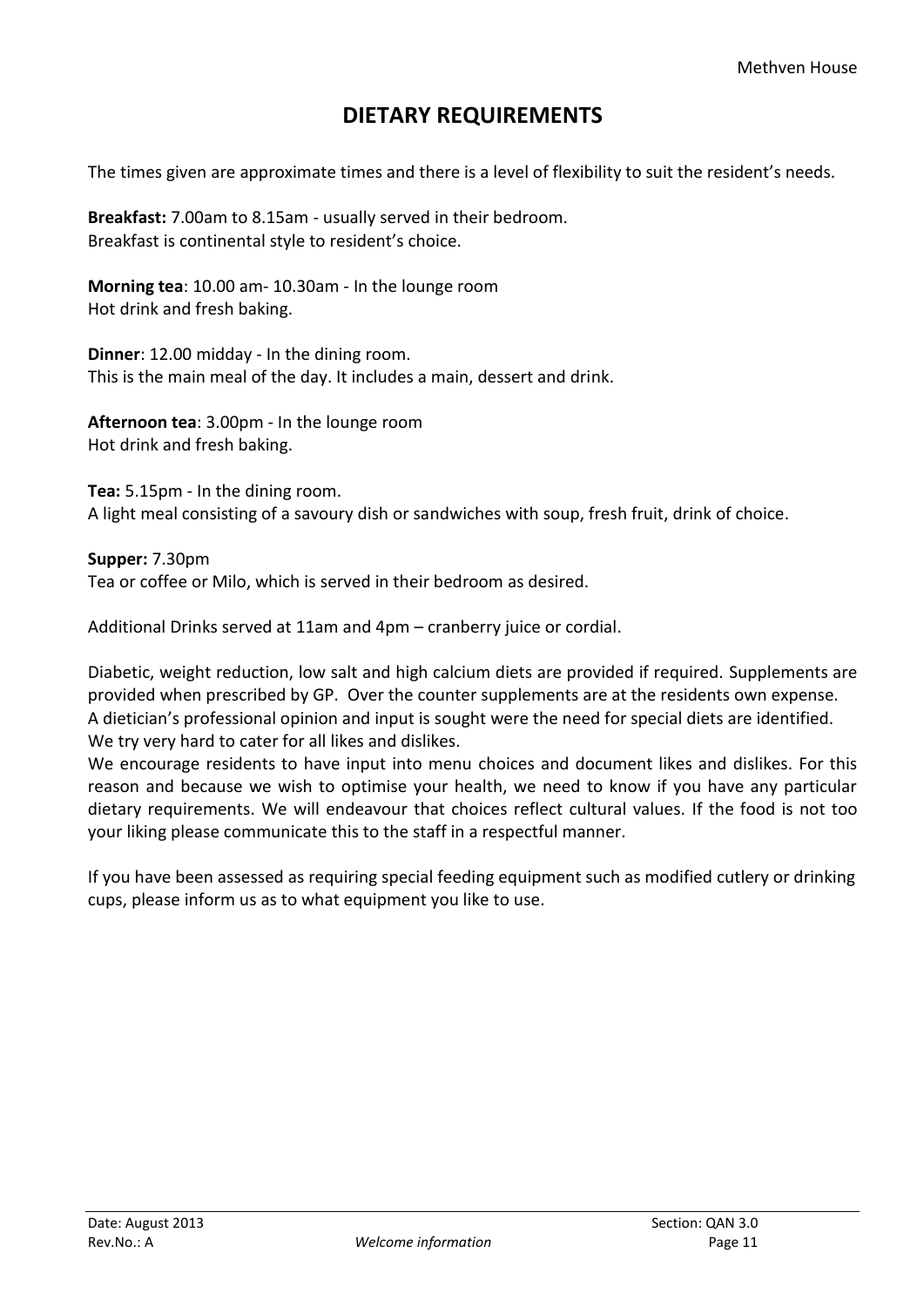# **THE FACILITY**

This facility set in a large garden which enables people to wander freely at their leisure. Residents who are capable to go out are encouraged to do so with family and friends.

There is large lounge for the residents.

There is good access to the garden and surrounding area. There are no steps to contend with at the main entrance and there is plenty of car parking space for visitors.

#### **The Building**

Toilets and showers are near to all the bedrooms.

The management strives to ensure the building is appropriately maintained to keep it in a safe, clean and pleasant state. However if you have concerns about any aspects of the building please notify the Nurse Manager or Office Administrator. Issues affecting health and safety will be addressed promptly, however do to funding constraints cosmetic issues will need to be added to the maintenance schedule in the next planning round.

#### **Bedrooms**

The rooms are either shared or single with heaters, call bells, wardrobes, bedside lighting, pleasant furniture and hand basins (2 shared rooms do not have handbasins). We encourage residents to personalise their rooms with pictures, ornaments and furniture as space permits.

Items that people have had for a long time often help people recognise their own room e.g. wedding photos, arm chairs, pictures.

All client rooms have heaters in them so there is no need for clients to bring their own.

# **THE FLATS**

We have 4 self-contained flats attached to Methven House. These are connected by emergency call bell system to the house, and staff will attend 24 hours a day if these call bells are activated.

Flats may be rented out in two different ways:

1. Rental only accommodation - the client will pay \$145 per week, and will be responsible for own power and telephone accounts.

Insurance on the flat is our responsibility but the clients will insure contents. Residents may be entitled to Meals on Wheels or other support services provided by the DHB however these are not authorised by Methven House. Please contact GP for more information.

2. Serviced unit rental - here the client will pay rent \$ 140 plus the costs of the extra services. The price will set at the time of admission. All domestic chores will be done by staff and as much personal assistance as assessed as necessary by the nurse manager will be put in place. Three meals a day can be provided. The client will be responsible for own power and telephone accounts. The client will be

responsible for contents insurance.

If residents are able to do the garden they are encouraged to do so, but there are garden services available at no cost. All lawns are mowed by the management.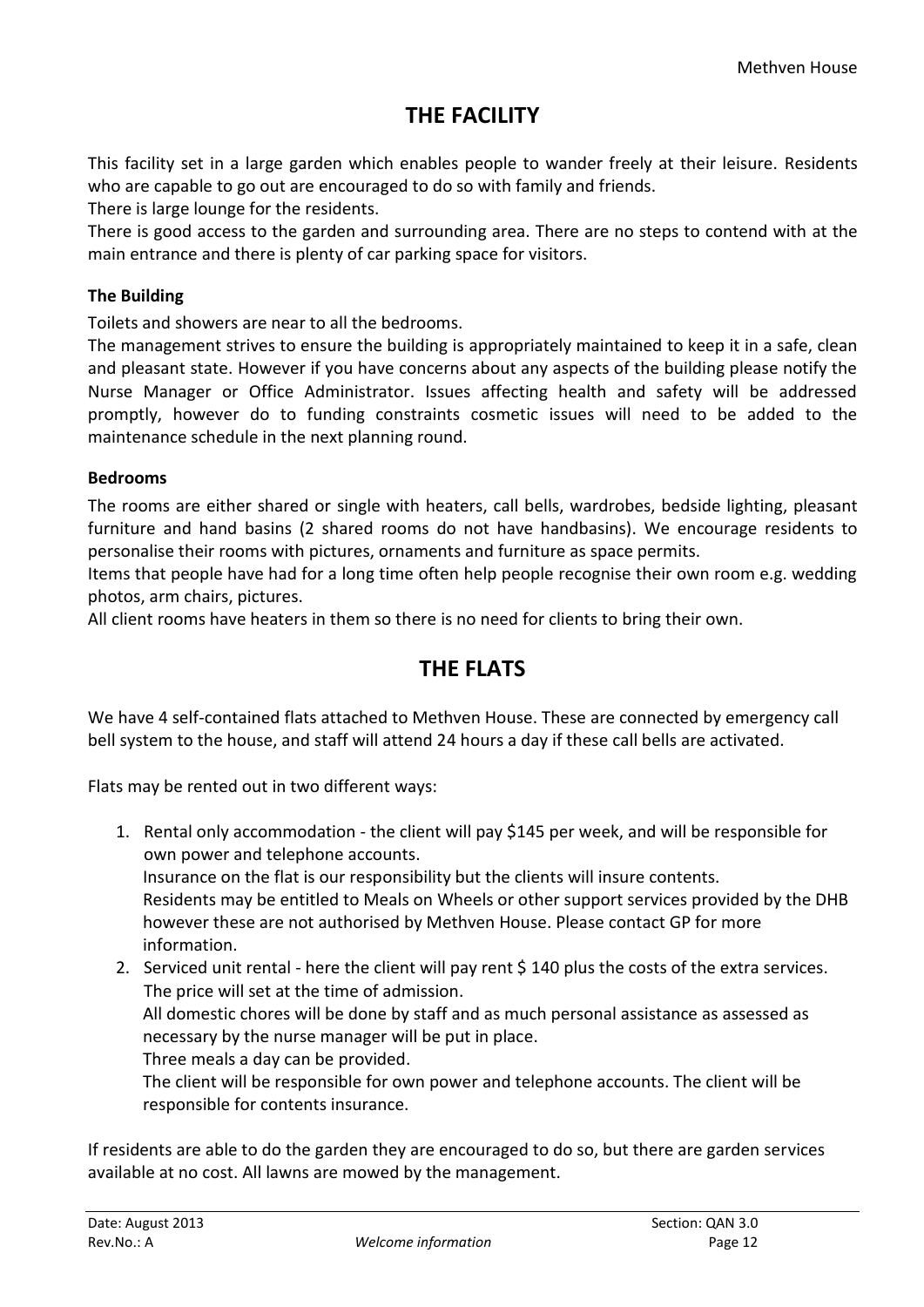All repairs and maintenance are carried out at the expense of Methven House except those which are required due to intentional or negligent actions.

Refurbishment is carried out at the Committee's discretion and at their expense. Usually this is undertaken between tenancies unless there is an urgent need.

# **SAFETY**

There is easy access from the inside to outside areas therefore the likelihood of falls and accidents are greatly reduced. Showers, toilets and bathrooms all have handrails to assist clients and to make them feel secure. It is impossible however to totally prevent falls or accidents and still live with our philosophy of maintaining independence.

We comply with the Health and Safety Act and have identified hazards in and around the facility that could occur. (please ask copy if you like to know which hazards we have identified) We have procedures in place to minimise or eliminate any risks.

Our staff is well trained in the use of all equipment in relationship to persons with disabilities. Staff are given on going training in all aspects of dealing with the elderly client to provide a safe and secure environment,

All electric equipment MUST be tested prior to being used in the facility. This can be arranged at the residents expense.

#### **Fire Safety**

We have an evacuation plan, which has been approved by the Fire Service. Fire drills are organised at least every 6 months.

We have sprinklers and smoke detectors installed.

We have a current building Warrant of Fitness as required by the Building Act 1991. This indicates that all fire safety and monitoring systems, fighting equipment and all facilities with disabilities met the requirements of the 1991 Act.

#### **Smoking**

For the health and safety of both residents and staff, we have a NO SMOKING policy within the grounds and building. However, if residents wish to smoke there is a shelter in the garden.

#### **Security**

At night all external doors are locked as required for staff and residents safety. In case of resident's wandering we will assess the need for a safe tracking device.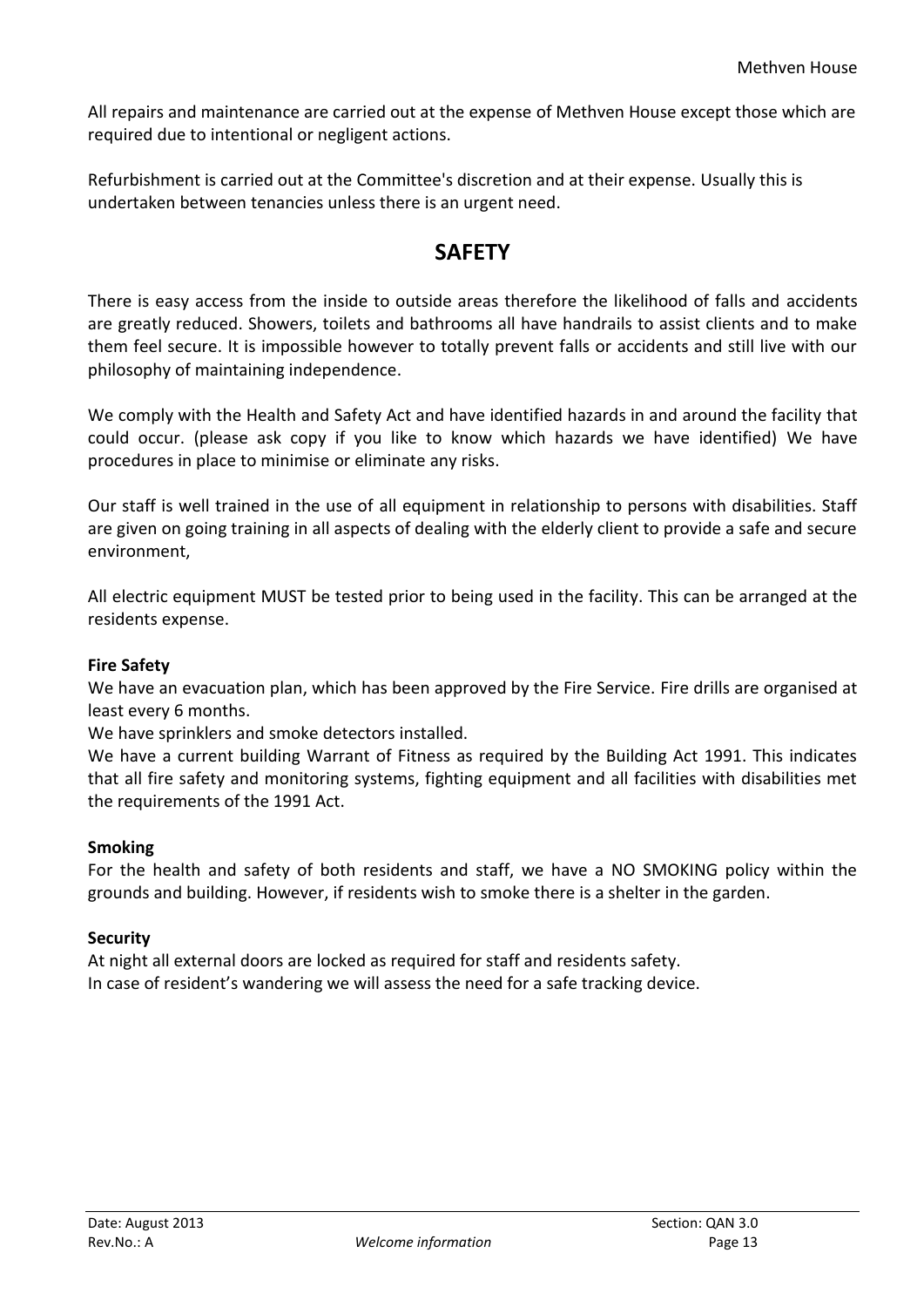# **FINANCIAL ARRANGEMENTS**

We have a current contract and are certified by the Ministry of Health and if your relative meets the criteria for a Subsidy then the majority of the expenses will be met. Their superannuation will be diverted to assist in paying for their care.

#### **Subsidy**

At this facility there are those residents who are receiving subsidy and those who are privately paying. These matters are confidential. All residents are treated the same.

If a non-Subsidised Resident wishes to become a Subsidised Resident, he or she must satisfy the Eligible Person criteria, which includes an assessment by a CASC and a financial means assessment under section 69F of the Social Security Act 1964.

Assessments may require some time to arrange, and the conclusion of such assessments may be that the Non-Subsidised Resident is not an Eligible Person.

Residents are covered under the contractual requirements. All accepted applicants are expected to sign an admission agreement.

**The services provided by us: (**What is included in the fees**)**

- 24-hour nursing care
- activity programmes
- all meals
- all personal laundry (but not dry-cleaning)
- support for relatives and friends
- Registered Nurse input and supervision + 24 hour on call.
- 1-3 monthly and when clinically indicated doctor's visits.
- 24 hour doctor on call. Extra visits requested by residents/relatives.\*
- Access to religious personnel
- Supervision and transport to local appointments as necessary
- Personal shopping for those whose family are unable.
- Dressings and supplies used in treatments. These will be of an appropriate standard.
- Continence management products that are of an appropriate standard to meet the assessed needs of each Resident, as set out in the Care Plan.

#### **Activities offered include**:

- Activity co-ordinator
- Handcrafts, games, music, supervised walk/outings
- Magazines, Books and photo albums
- Visiting singer/entertainers
- Concerts\*
- Celebrations, I.e. Birthdays, Christmas etc.
- Bus trips<sup>\*</sup>
- Church and other community facilities.
- Listening to music
- Watching TV and videos
- \*At resident's cost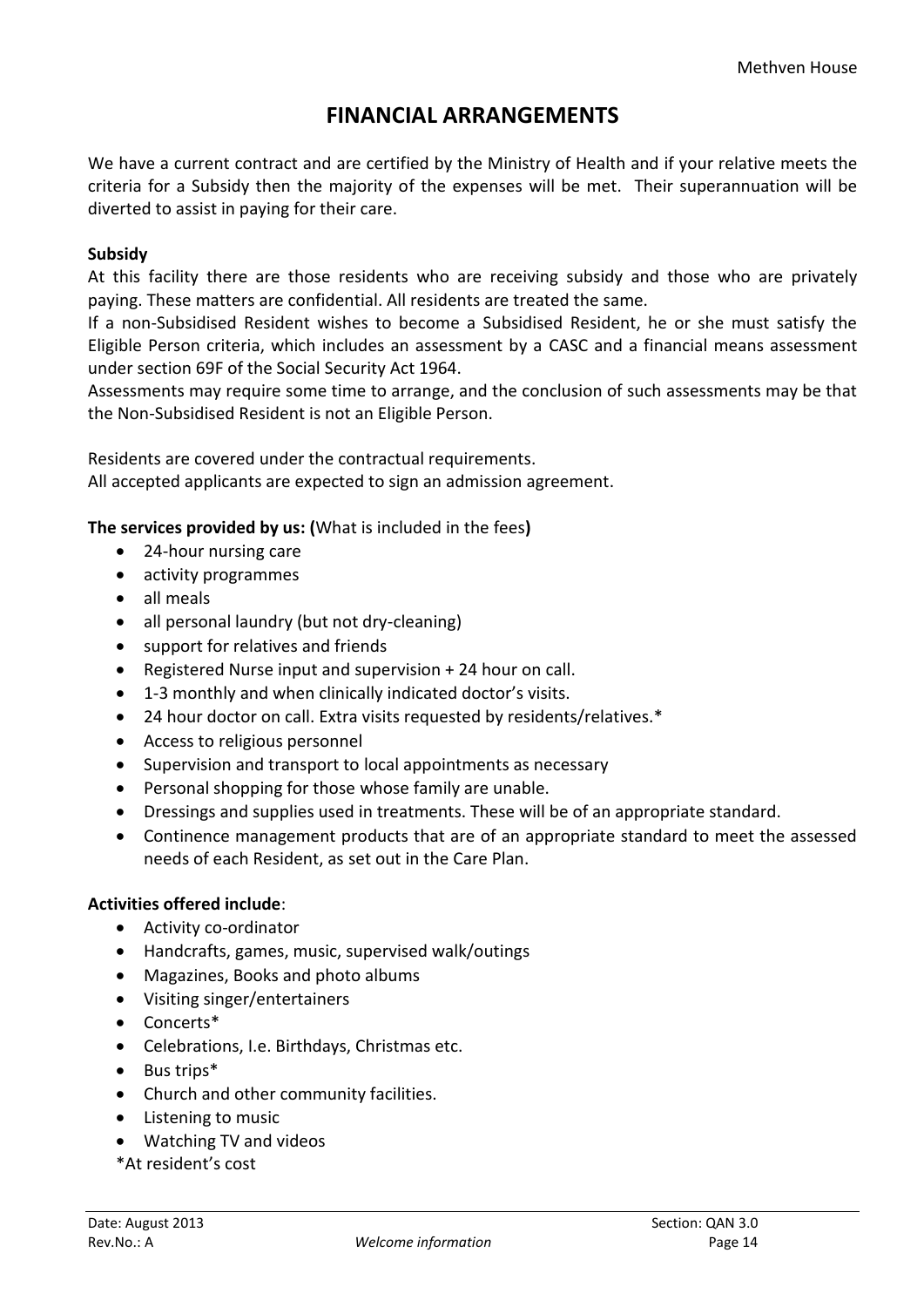#### **The following services are not covered by the fees:**

- Specialised assessment and rehabilitation services including specialist assessment for, and advice on, rehabilitation and specialised assessment (by accredited assessors) for individual customised equipment via ACC or Ministry funded Environmental Support Services provider.
- Customised equipment, accessed through services funded by the relevant DHB or through specialised accredited assessors, such as wheelchairs modified for an individual's use, seating systems for postural support, specialised communication equipment and other customised and personal care and mobility equipment.
- The provision of equipment, aids, medical supplies or services that relate to conditions covered by separate funding from us, another DHB, or the Ministry except where these have been specified in Section D or Section E as forming part of the Services.
- Services such as those provided by dentists, opticians, audiologists, chaplains, hairdressers, dry cleaners, and solicitors.
- Clothing and personal toiletries (soap, shampoo, toothpaste, deodorant, tissues), other than ordinary household supplies.
- Charges for personal toll calls made by the Subsidised Residents.
- Insurance of the Subsidised Resident's personal belongings.
- Alternative medicines
- Interpreter services
- Incontinent supplies additional product than meets the identified needs.
- Any other items listed in the contract.

# **THE HELP WE NEED FROM YOU**

#### **CLOTHING**

- Supply and upkeep of appropriate, machine-washable clothing, remembering that incontinence increases the number of changes of clothing needed each day.
- Marking of all clothes (preferably with sewn-in labels) as this is essential to prevent loss and confusion.

You can expect to be contacted when it is noticed that a resident's wardrobe no longer meets requirements or when repairs are needed. It is important to realise, too, that requirements do change – for example, through a resident's change in weight or an alteration in his or her functioning.

#### **Here are some suggestions on what to provide:**

- The style of clothing that your loved ones have worn for the past 40 years. If they are used to leather shoes don't buy sneakers.
- comfortable easy care clothing
- dresses that button or zip down the front or back are preferable for ease of dressing and undressing
- half-slips, camisoles and singlets. Nighties with elastic necklines or several buttons (so that they can be slipped down rather than lifted over the head)
- shoes with flat soles
- at least one good outfit to be worn on outings and special occasions
- clothes made from knit or interlock so that fabrics wash and wear well without ironing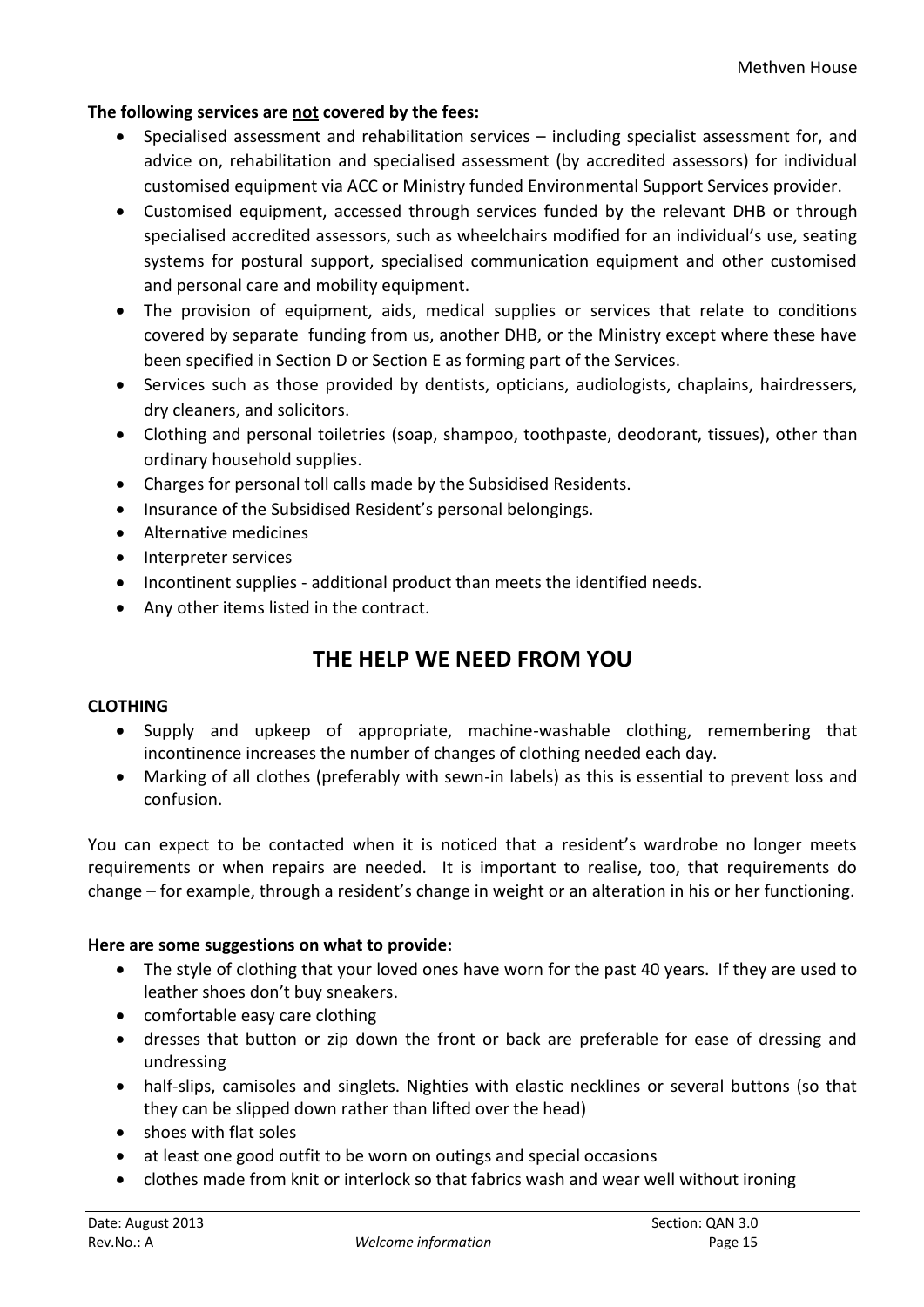- socks that do not have a tight binding at the top which restricts circulation
- electric razor

#### **TOILETRIES**

Basic toiletries are available for purchase, but you can add to them if you wish i.e:

- toilet bag
- moisturiser for the face etc
- perfume/after shave
- make-up
- hair spray

#### **GLASSES AND DENTURES**

It is helpful if these are named in a permanent way.

#### **MISCELLANEOUS**

- At the time of a resident's admission, residents or if appropriate their relatives will be asked to sign an admission agreement, consent forms and resuscitation form.
- When a resident is distressed or agitated, sometimes a phone call to a loved one can be a great comfort. Staff may request your permission to arrange this.
- Relatives and friends are of course very welcome to take the resident out for day trips or for weekends, by arrangement with staff.
- We also welcome family and friends to take a cup of tea with residents.

# **YOUR INVOLVEMENT**

How much you involve yourself with the facility and your relative is entirely up to you, and indeed what is desirable varies from one situation to another. For some people it is entirely appropriate to continue with a high level of involvement, and we very much welcome you as a major contributor to the caring team. For others it might seem more appropriate not to visit too often. Some who have become exhausted in the struggle to maintain their loved one at home might feel the need of a rest or holiday before becoming very much involved again. You may like to discuss with the Nurse Manager how much you would like to be involved, but we do appreciate that circumstances change and you might wish to change the level of involvement (to either more or less) as time goes by.

If you are the primary carer or next-of-kin, please also indicate how much you wish to be informed on minor changes that occur in the resident and changes in medication and routine.

You, of course, have the right to be involved in decisions about medication and to know what is going on.

# **COUNSELLING FOR CARERS**

We also recognise that most people experience some very difficult emotions when they first place their loved one in a facility. Some feel guilty because they have had to give up the unequal struggle of continuing to manage at home. Others have a feeling of relief – but then feel guilty that they feel relieved. Others again feel a great sense of loss. All these feelings are quite normal, but sometimes it is helpful to talk about them. Please feel free to do so if you wish, and contact the Registered Nurse or the Nurse Manager.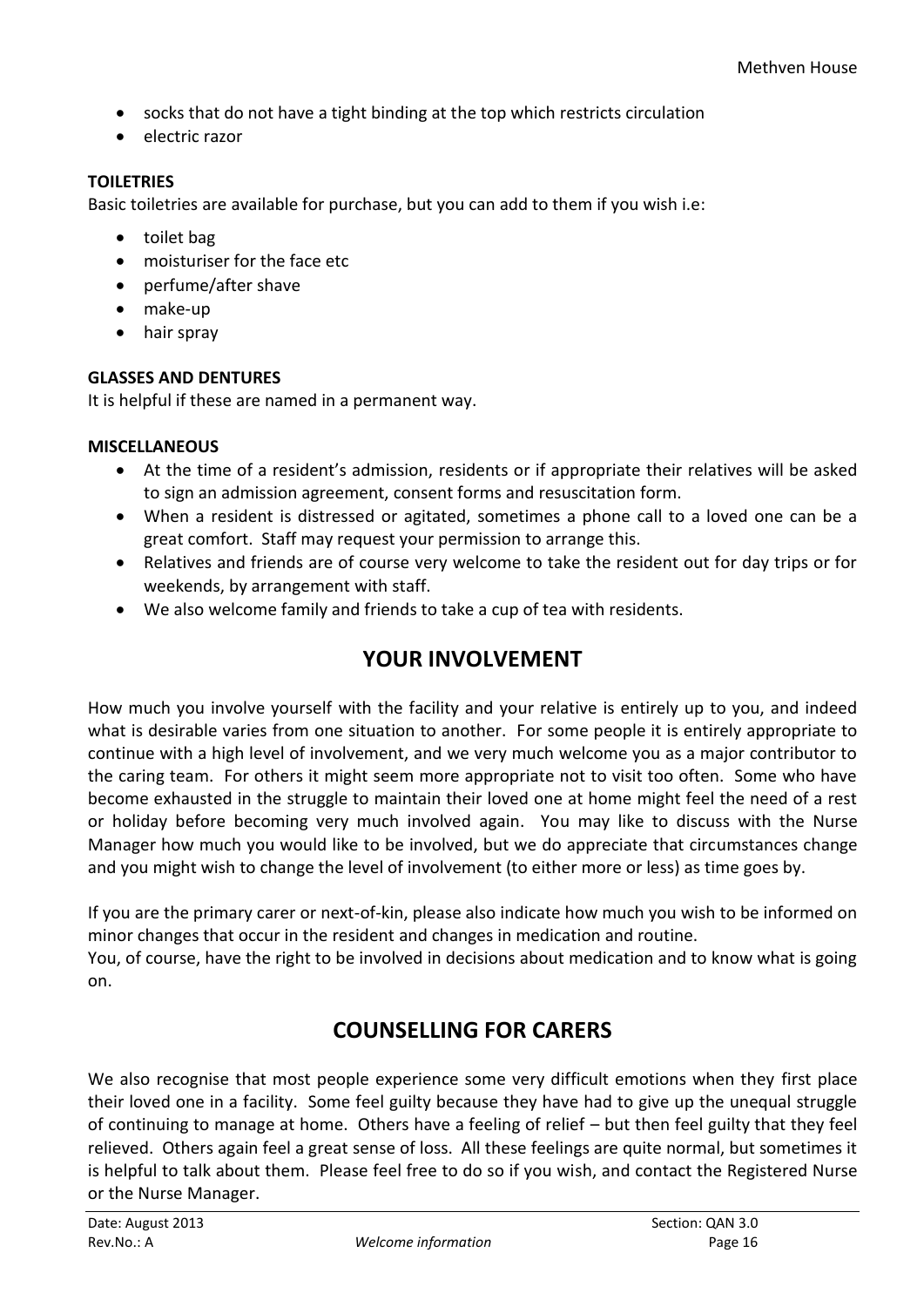### **PRIVACY**

We abide with all aspects of the Privacy Act 1993 and the Health Information Code 1994.

Residents have the right to access their medical and nursing notes at any time. Residents representatives are given a copy of the Code of Rights and Responsibilities on admission to the facility.

The staff respects the privacy of all Residents with regard to their physical privacy and privacy of information

All information regarding medical history, health status, personal information, etc. are collected by management and are stored for the period as prescribed by respective regulation.

You or your representative has the right to access the information. All such information is kept in a secure place.

You or your representative will be expected to sign consent forms for various requirements as per regulation.

# **SUGGESTIONS AND COMPLAINTS, FEEDBACK**

We aim to provide a superior service in a warm and caring environment, but nobody is perfect, so we are always looking for suggestions to improve conditions for our residents. Suggestions for improvements could be given to the Nurse Manager or the Registered Nurse. All feedback will be welcomed and passed on to staff.

The Committee undertake annual satisfaction surveys from the residents and families but they can also be contacted at any other time regarding your suggestions, feedback or complaints. These should be addressed to: The Committee, PO Box 59, Methven 7745.

Likewise, although we hope there will not be serious complaints, it is important that you should feel free to air them either to us or to an appropriate body. You could discuss them or put them in writing on our Complaint Form. Complaints forms are easily accessible in the facility.

Your complaints will be thoroughly investigated and results reported back to you within 14 days of receiving the form.

You may make an anonymous complaint if you prefer to: Health and Disability Commissioner (09) 3733556

We will ask your feedback from time to time through a satisfaction survey and will appreciate your comments.

Please don't hesitate to contact the nurse manager or RN should you require more information or if you like to discuss anything in more depth.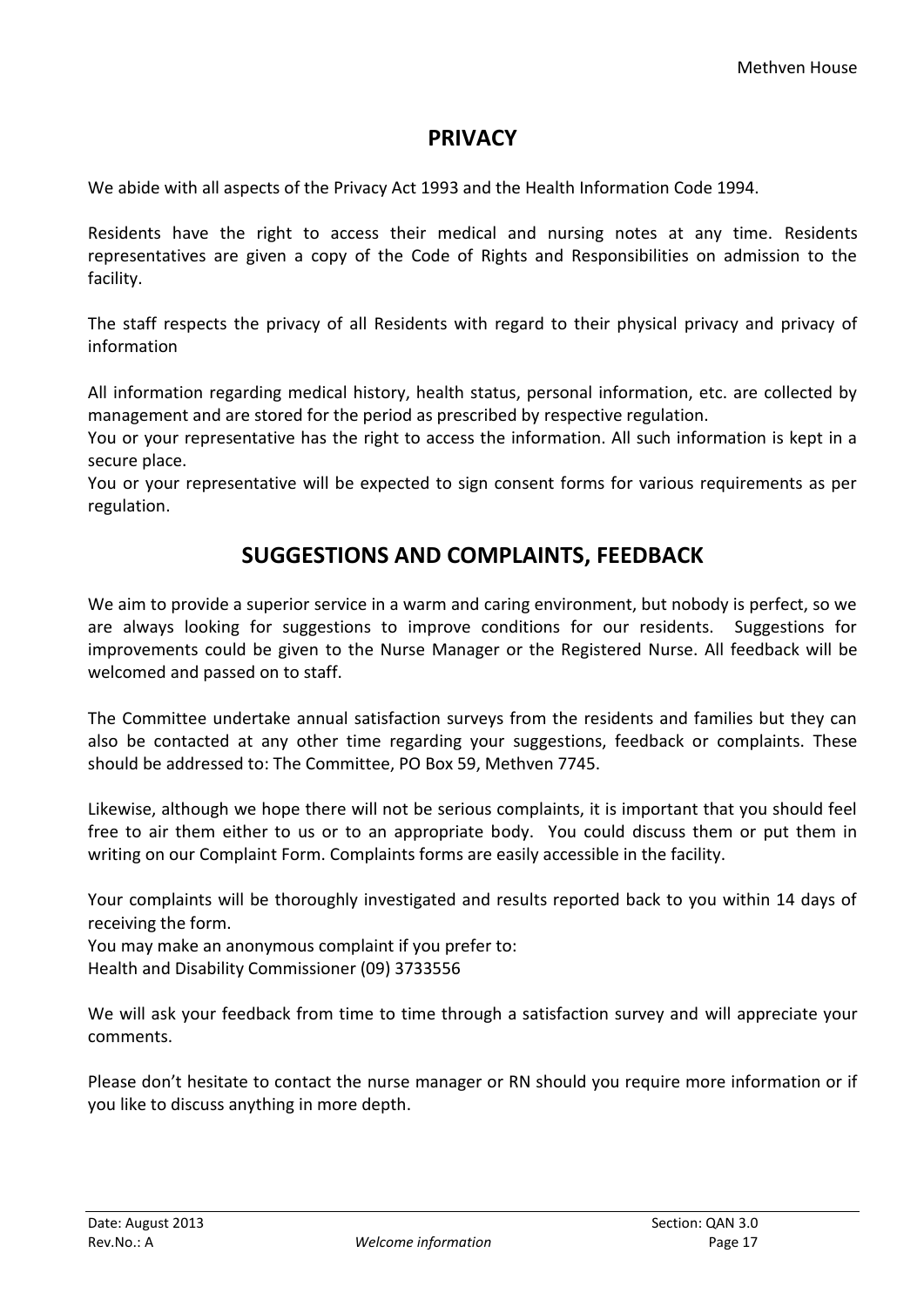

# COMPLAINTS & COMPLIMENTS FORM

#### **COMPLAINTS PROCEDURE**

- 1. This form to be used to document complaints. If the complainant does not wish to document the complaint, the senior staff member shall document the complaint for management recognising the complainant's right to confidentiality. A short explanation of the complaint will be included also.
- 2. Reportable complaints may include:
	- Unsafe acts or service
	- Unexpected, harmful incidents to residents
	- A service not up to standard
	- A service which is late or forgotten
	- Any other resident or relative complaint
	- Staff member complaint
	- Visiting health professional complaint
- 3. A complaint form is completed by the staff member, resident or relative who:
	- is involved in the complaint
	- witnesses the complaint, or
	- to whom the complaint was reported to
- 4. The complaint form is completed as soon as practicable after the complaint occurs, but before the staff member goes off duty. Residents and relatives will have access to complaint form for completion in privacy and at their convenience.
- 5. The complaint form is given to the Manager, who considers the complaint and instigates any immediate action necessary. Follow up or feedback shall be provided to the complainant as soon as reasonably possible, but not longer than **five working** days. The complainant shall be contacted in writing with an explanation that substantially addresses the complaint within **10 working days** of receipt of the complaint.
- 6. Staff and resident's confidentiality will be maintained throughout the procedure.
- 7. If the complainant is not satisfied with the outcome of the complaint investigation and subsequent action taken by management, they should be informed of their right to access an independent advocate, who can be provided through the Advocacy service. **0800 555 050**
- 8. The complainant is also to be informed of their right to forward the complaint to the Ministry of Health if they are not satisfied with the outcome of the complaint procedure. Please complete the reverse side of this form.